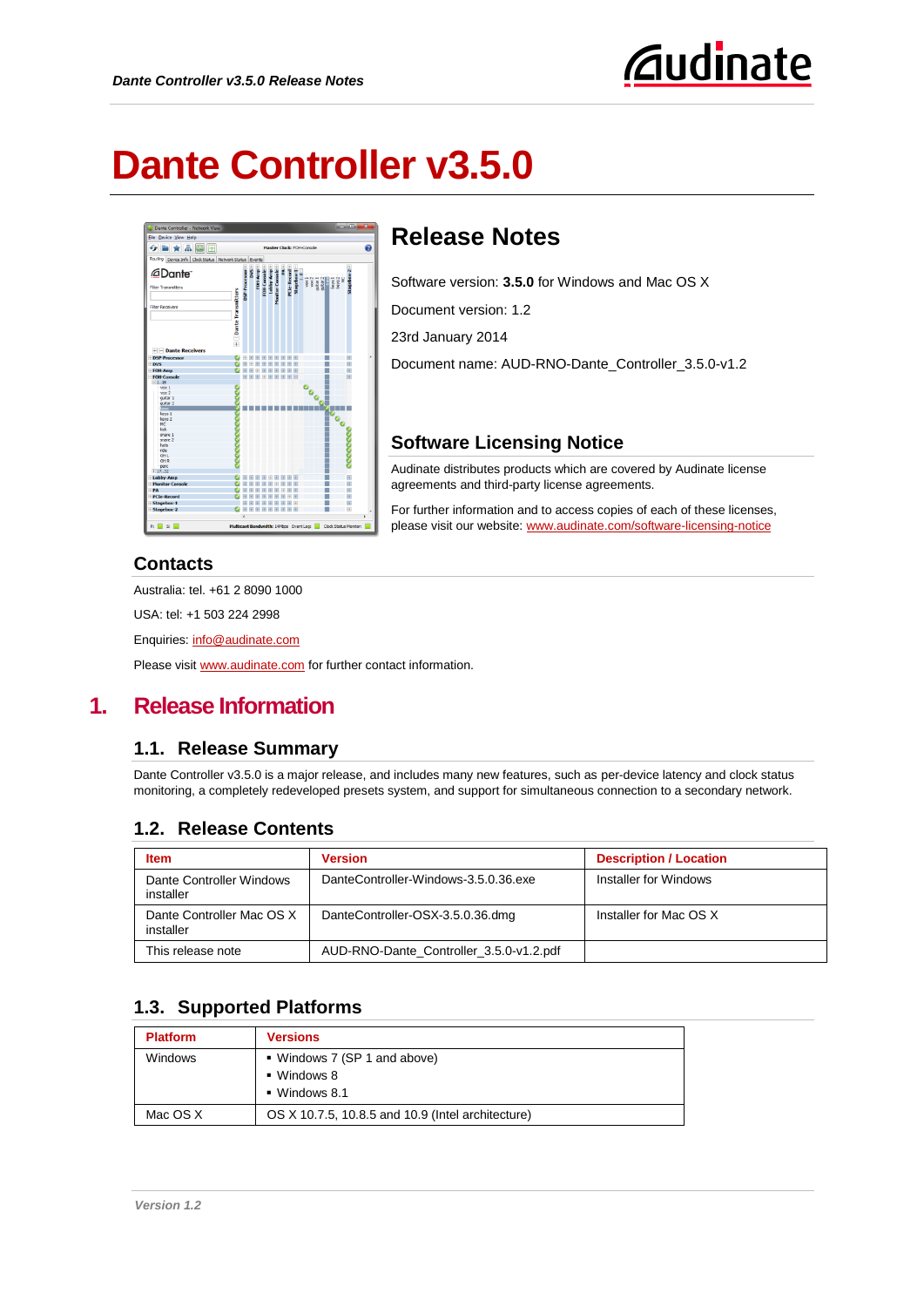#### **1.4. New Features since v3.4.2**

- Latency Monitoring for supported devices (currently Brooklyn II, PCIe and MY16 devices are supported Latency Monitoring will be rolled out to more devices over time). Latency Monitoring allows you to view a real-time histogram of latency performance for a device's audio subscriptions, enabling low-level latency configuration on a per-device basis. Latency monitoring can be used to determine if device latency settings are optimum and/or if there are issues with network switch bandwidth or configuration.
- Clock Status Monitoring providing real-time statistics about a device's clock synchronization performance, enabling the quick and easy resolution of existing and potential clocking issues, before they impact your event or session
- Connection to secondary networks providing full visibility and control over your redundant network, even if a connectivity issue occurs on the primary network
- A new Network Status tab, displaying comprehensive network data for all devices across both primary and secondary networks
- Completely new presets system enabling the quick and easy backup and reuse of network configurations
- Enhanced Events tab providing clearer visibility of network and device events
- The new Status Bar displays the status of connectivity to the primary and secondary networks, multicast bandwidth (previously shown in the toolbar), and notification icons for the event log and the clock status monitor
- Channel grouping allowing improved control over channel routing for devices with high channel counts
- The Clock Status tab has been enhanced
- The Device Status tab is now called Device Info
- New look and feel
- Various performance improvements
- Windows 8.1 support
- Dante Controller is no longer supported on Windows XP

#### **1.5. Known Issues**

None.

#### **1.6. Bug fixes since v3.4.2**

| <b>Issue Number</b> | <b>Item</b>                                                                                                                                                    |
|---------------------|----------------------------------------------------------------------------------------------------------------------------------------------------------------|
| #4306               | Unsupported device latencies are now successfully hidden on a per-device basis.                                                                                |
| #5203               | Text strings can now be used for Product Version.                                                                                                              |
| #5340               | Subscription icons are now only shown at device level (not at channel level) if the subscription is<br>invalid but audio is still flowing.                     |
| #5461               | Dante Controller now displays an information dialogue if the Dante Discovery service is not<br>running at startup.                                             |
| #5888               | It was impossible to enter a device name if the first two characters were the same.                                                                            |
| #5976               | Device names now support a numeral as the leading character.                                                                                                   |
| #6141               | A subset of invalid characters were accepted in device names. This has been fixed.                                                                             |
| #5492               | Rapidly changing device parameters on some devices could cause Dante Controller to crash with<br>the message "Error processing schedulable 'SelectProcessor' " |
| #2688               | With the Receive tab open, after changing sample rates Dante Controller would display available<br>channels for both old and new sample rates.                 |
| #6053               | On OS X, it was impossible to run Dante Controller under two user accounts simultaneously.                                                                     |
| #6167               | In the available channels list in the Receive tab, Dante Controller now filters out devices on<br>mismatching clock domains.                                   |
| #6326               | The Encoding drop-down menu did not fully display private encoding names.                                                                                      |
| #6409               | Dante Controller now rejects primary static IP addresses that are reserved for the secondary<br>network.                                                       |
| #6509               | MY16 devices would occasionally show 0k as the default option for sample rate change.                                                                          |